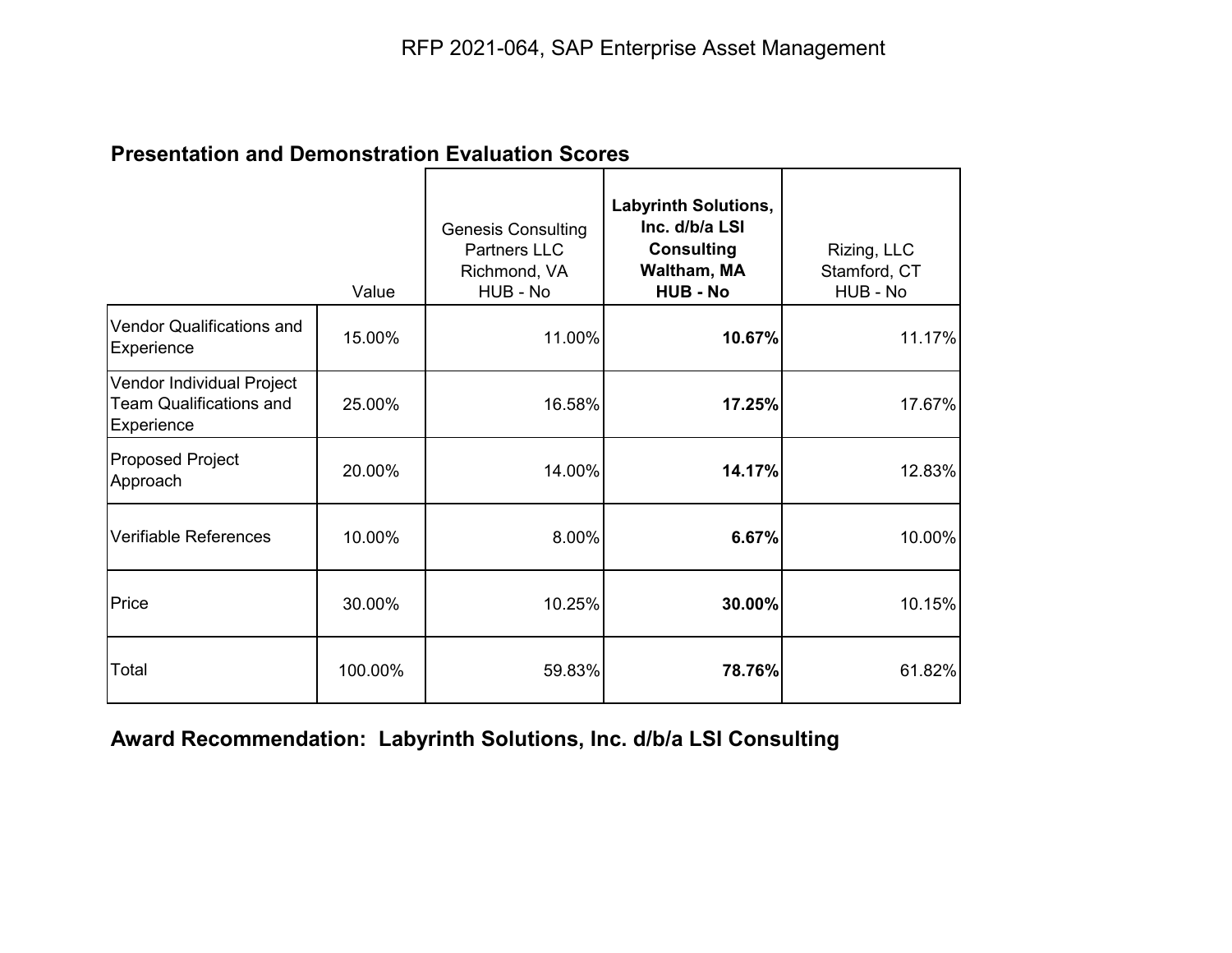## **Initial Evaluation Scores**

|                                                                           | Value   | American<br>CyberSystems, Inc.<br>Duluth, GA<br>HUB - Yes | Delta System &<br>Software, Inc.<br>McKinney, TX<br>HUB - No | <b>Genesis Consulting</b><br>Partners LLC<br>Richmond, VA<br>HUB - No | Labyrinth Solutions,<br>Inc. d/b/a LSI<br>Consulting<br>Waltham, MA<br>HUB - No |
|---------------------------------------------------------------------------|---------|-----------------------------------------------------------|--------------------------------------------------------------|-----------------------------------------------------------------------|---------------------------------------------------------------------------------|
| Vendor Qualifications and<br>Experience                                   | 15.00%  | 9.50%                                                     | 3.88%                                                        | 11.25%                                                                | 11.13%                                                                          |
| Vendor Individual Project<br><b>Team Qualifications and</b><br>Experience | 25.00%  | 15.69%                                                    | 7.69%                                                        | 16.75%                                                                | 17.94%                                                                          |
| <b>Proposed Project</b><br>Approach                                       | 20.00%  | 12.25%                                                    | 5.13%                                                        | 13.88%                                                                | 14.25%                                                                          |
| Verifiable References                                                     | 10.00%  | 8.00%                                                     | 2.00%                                                        | 8.00%                                                                 | 6.67%                                                                           |
| Price                                                                     | 30.00%  | 5.75%                                                     | 30.00%                                                       | 7.43%                                                                 | 21.75%                                                                          |
| Total                                                                     | 100.00% | 51.19%                                                    | 48.70%                                                       | 57.31%                                                                | 71.74%                                                                          |